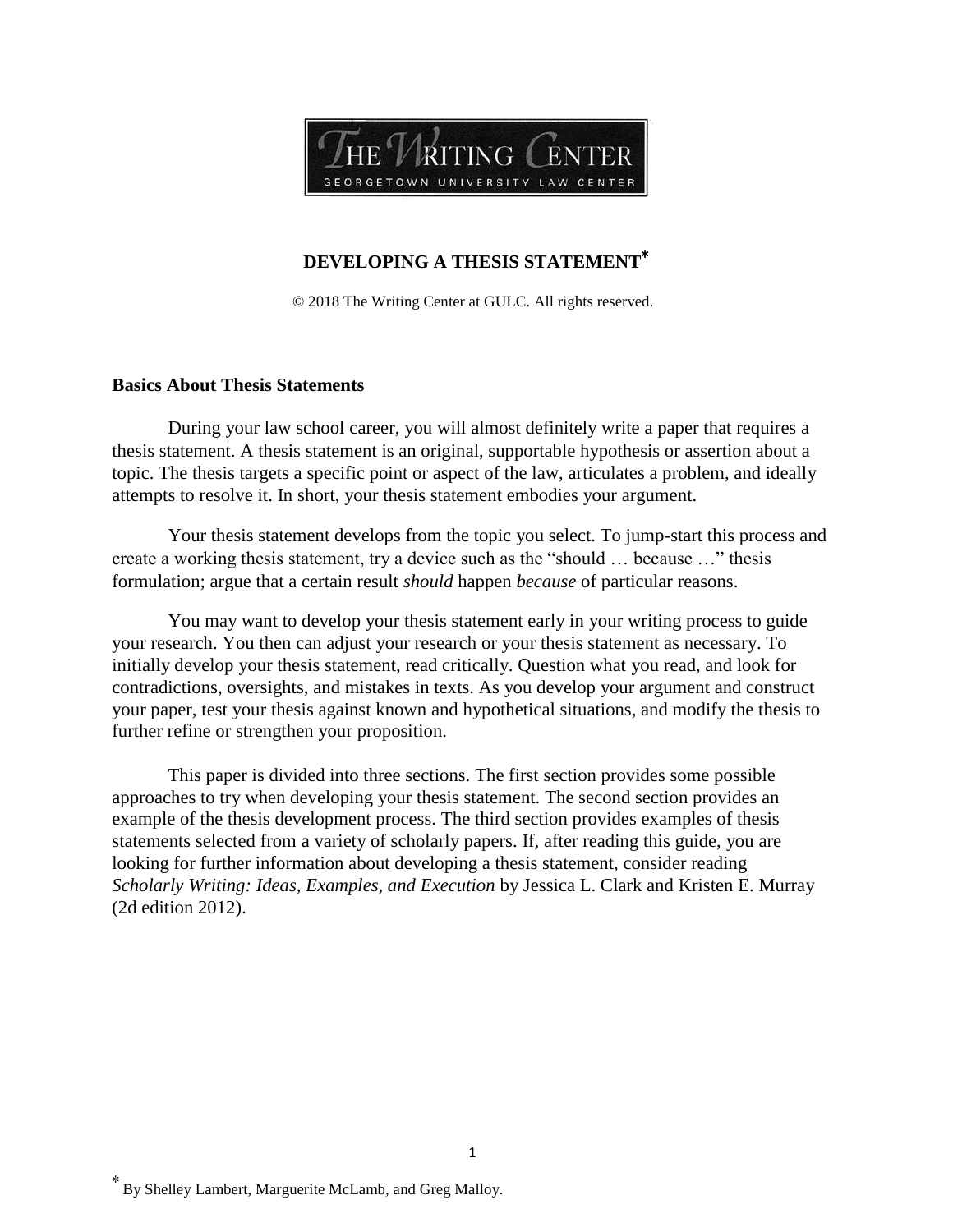# **Possible Approaches for Thesis Statements<sup>1</sup>**

You can develop your thesis statement from a variety of approaches and angles. The following ideas may help you get started:

- Make an argument from a particular perspective or identify and question another writer's argument type.
	- o *Arguments from precedent* assert that precedent is binding or should be extended, adopted, or overruled.
	- o *Interpretive arguments* examine the language of constitutions, statutes, and regulations.
	- o *Normative arguments* assert that a certain rule or result is good, justified by morality, social policy, economics, or justice between the parties.
	- o *Institutional arguments* examine the appropriateness of the roles of the judiciary, legislature, or executive or address the administrative impact of a certain result.
- Identify and resolve inconsistencies, logical errors, and omissions.
	- o Examine issues the writer omits, logical fallacies, false dichotomies, unsupported empirical claims, claims not supported by cited authorities, or a court's unstated reasons for a decision.
- Identify and question jurisprudential approaches.
	- o Examine the approach a judge takes in a decision and imagine the outcome from another perspective. Common American jurisprudential approaches include Formalism, Legal Realism, Legal Process, Fundamental Rights, Law and Economics, Critical Legal Studies, and Feminism.
- Probe the context of a decision, law, or issue.
	- o Examine the relation of a statutory provision to the larger document.
	- o Consider predecessor statutes or legislative history.
	- o Look at lower court decisions that reveal material that may have been simplified or omitted.
	- o Examine a decision's place in a larger social or historical context.
	- o Compare a case to cases in analogous subject areas.
	- o Consider the ramifications and consequences of a decision.
	- o Consider interdisciplinary comparisons.
- Try problem-solving.

 $\overline{a}$ 

o Place yourself in the position of the parties and imagine alternative arguments and outcomes.

<sup>1</sup> Based upon Elizabeth Fajans & Mary R. Falk, *Scholarly Writing for Law Students: Seminar Papers, Law Review Notes, and Law Review Competition Papers* 27-50 (2d ed. 2000).

<sup>∗</sup> By Shelley Lambert, Marguerite McLamb, and Greg Malloy.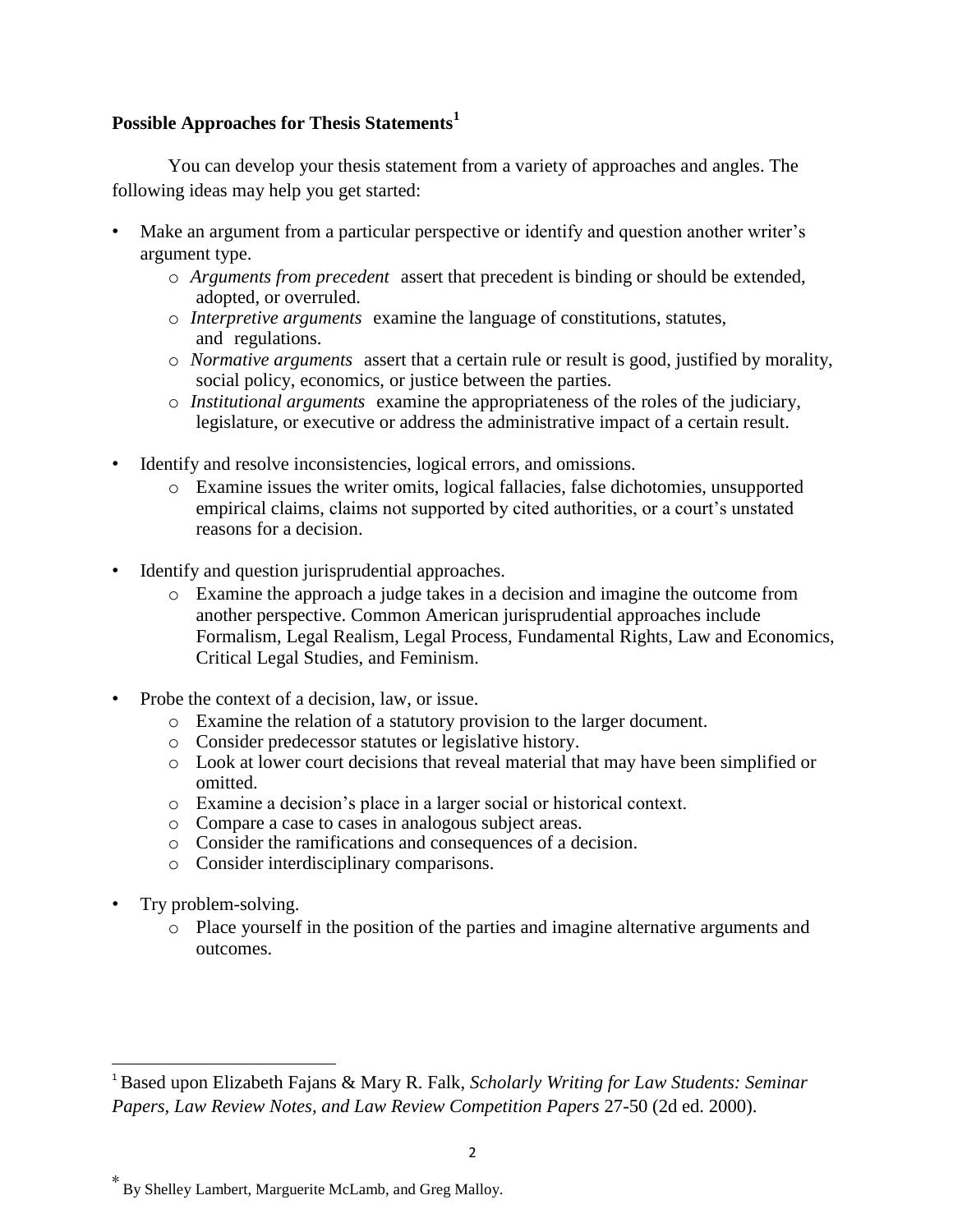#### **Example of the Thesis Development Process**

You are in a course entitled "Congressional Oversight of the Executive Branch" and your paper assignment requires you to develop a thesis statement regarding an aspect of law related to Congress' oversight of the Executive Branch. Your audience is an adjunct professor who has spent the better part of her career developing expertise on the subject while working on the hill. You've only been learning about congressional oversight for two months. Yet, your thesis must be original, advance a cogent argument, and propose a solution. This can seem like a daunting task. Where should you begin?

First, pick a topic that interests you and begin conducting background research on that topic. You are going to be spending many hours researching and writing your seminar paper, and the writing process will be much more enjoyable if you are passionate about your thesis. For example, you are a constitutional law enthusiast and you are intrigued by the topic of a president taking an executive action that conflicts with the rule of law. Therefore, you begin researching the legal history of presidents who have taken an action that conflicts with their constitutional duties.

Your background research will undoubtedly produce a voluminous amount of case law and secondary sources. Thus, your next step is to narrow your topic to a specific case or constitutional duty. For example, you are particularly interested in Justice Jackson's three categories of presidential power in *Youngstown Sheet & Tube Co. v. Sawyer* (a.k.a. "The Steel Seizure Case"). Therefore, you begin to develop an original thesis statement by considering how you can apply the analysis from *Youngstown*, a topic which has already been repeatedly written about, to the current president's potentially unconstitutional use of the presidential pardon power. For example, you decide to apply the *Youngstown* analysis to President Trump's willingness to use his constitutionally prescribed pardon power to pardon his colleagues in the Russia investigation. It is your contention that such a use of the pardon power would result in an unconstitutional collision with Congress' constitutional oversight powers. You have now narrowed down your thesis to a manageable problem that you find interesting. You are almost ready to finish developing your thesis. The final step is to propose a solution to your problem. Your final thesis may look something like this:

*This paper argues that the President's pardon power may only be exercised for the purpose of serving the public welfare, and therefore, if a President were to exercise the pardon power purely for the self-serving purpose of protecting himself from impeachment, the Supreme Court would be entitled to invalidate the pardon as an unconstitutional infringement on Congress's investigative and impeachment powers.*

<sup>∗</sup> By Shelley Lambert, Marguerite McLamb, and Greg Malloy.